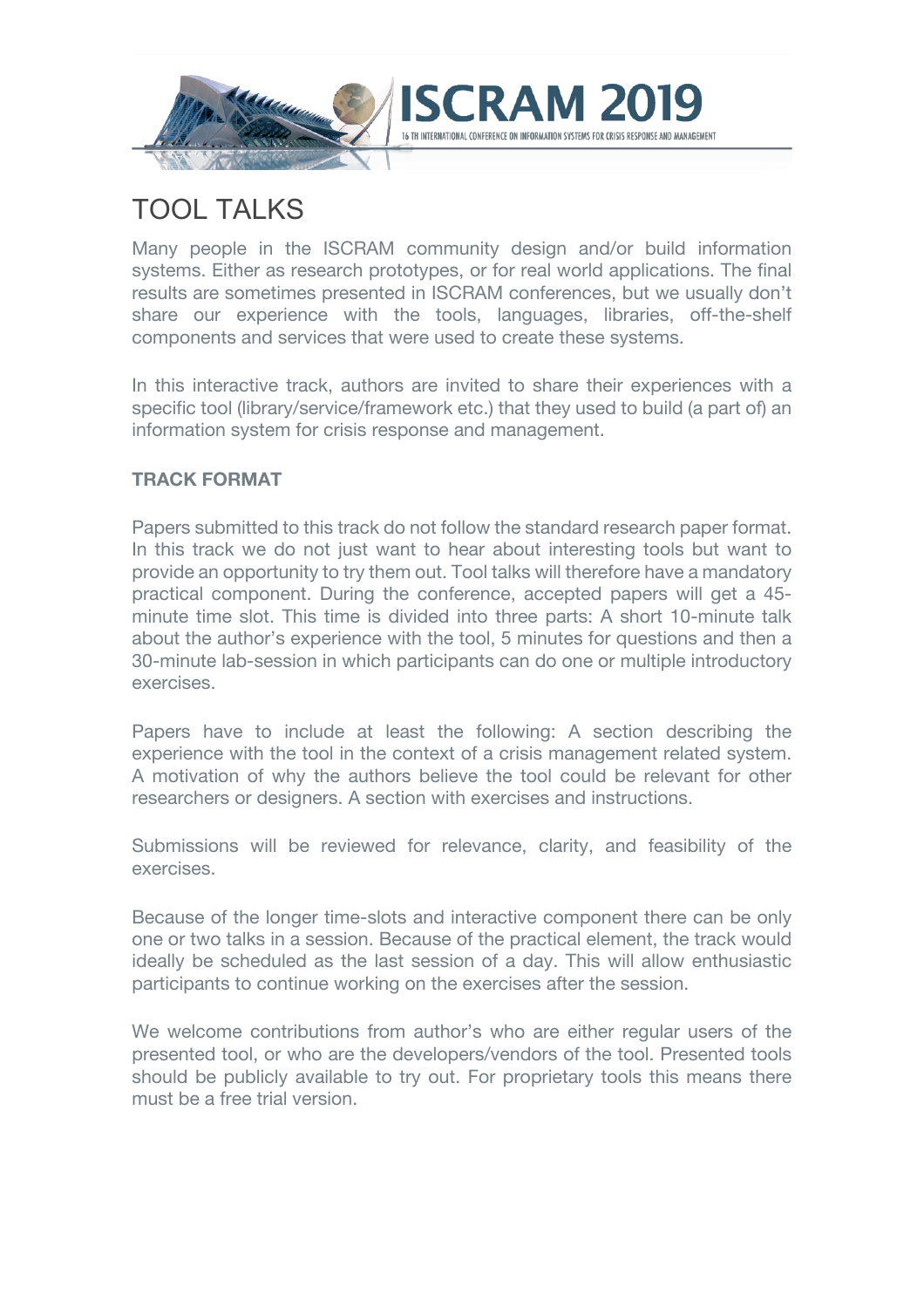

#### **TRACK TOPICS**

The following topics are examples of tools that would be candidates for tool talks:

*– A GIS library for integrating maps in an information system*

*– A tool for collecting and indexing large numbers of tweets*

*– A publish/subscribe framework to create real-time operating pictures*

*– A mesh-network library to create networked applications that don't rely on infrastructure*

#### **TRACK CHAIRS**



#### **Bas Lijnse**

RADBOUD UNIVERSITY, NETHERLANDS

Dr. Lijnse's work focuses on dynamic workflows for crisis management, command and control, and programming languages, tools and frameworks to support these tasks. He has worked extensively with the Netherlands Coast Guard to develop task management strategies for search and rescue activities and implemented them in the iTasks TOP framework. Dr. Lijnse is a long time member of ISCRAM, having chaired the Research Methods track, among others.